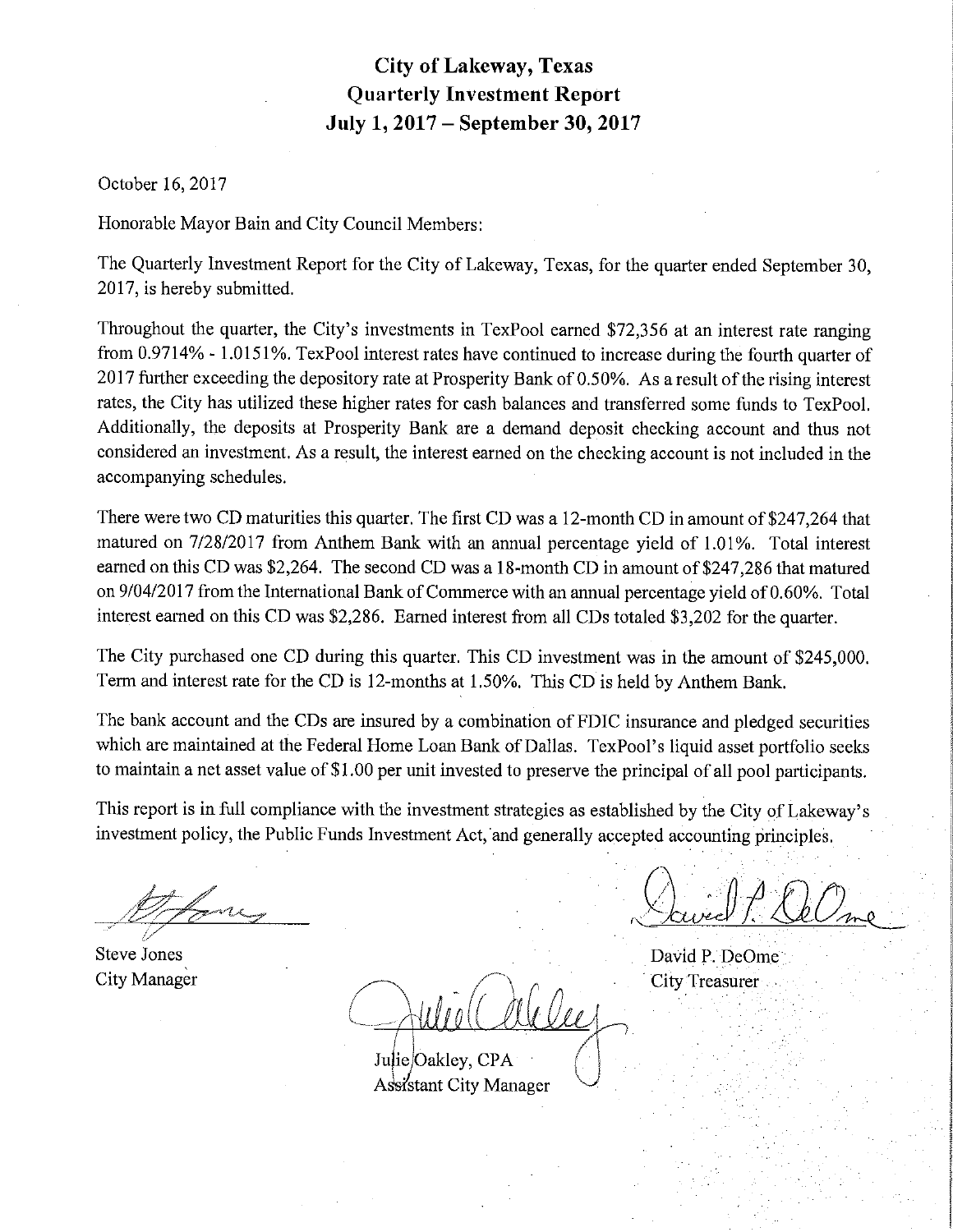#### **CITY OF LAKEWAY, TEXAS INVESTMENT PORTFOLIO SUMMARY FOR THE QUARTER ENDED SEPTEMBER 30, 2017**

|                                                                | <b>VALUE BY TYPE OF INVESTMENT</b> |                       |         |    |                   |      | <b>INTEREST</b>   |  |
|----------------------------------------------------------------|------------------------------------|-----------------------|---------|----|-------------------|------|-------------------|--|
|                                                                | <b>INVESTMENT</b>                  | <b>CERTIFICATE OF</b> |         |    | <b>TOTAL</b>      |      | <b>EARNED FOR</b> |  |
| <b>FUND</b>                                                    | <b>POOL</b>                        | <b>DEPOSIT</b>        |         |    | <b>INVESTMENT</b> |      | <b>QUARTER</b>    |  |
| <b>GENERAL FUND</b>                                            | 2,008,146                          |                       | 988,622 | Л. | 2,996,768         |      | 8,230             |  |
| <b>DEBT FUND</b>                                               | 76,476                             |                       |         |    | 76,476            |      | 276               |  |
| <b>SPECIAL REVENUE FUNDS</b>                                   | 3,900,017                          |                       |         |    | 3,900,017         |      | 10,259            |  |
| <b>CAPITAL PROJECTS FUND</b>                                   | 22,634,721                         |                       |         |    | 22,634,721        |      | 55,790            |  |
| PROPRIETARY FUND                                               | 250,661                            |                       |         |    | 250,661           |      | 1,003             |  |
|                                                                |                                    |                       |         |    |                   |      |                   |  |
| TOTAL INVESTMENT PORTFOLIO AND INTEREST EARNED AS OF 9/30/2017 |                                    |                       |         |    | 29,858,643        | - \$ | 75,558            |  |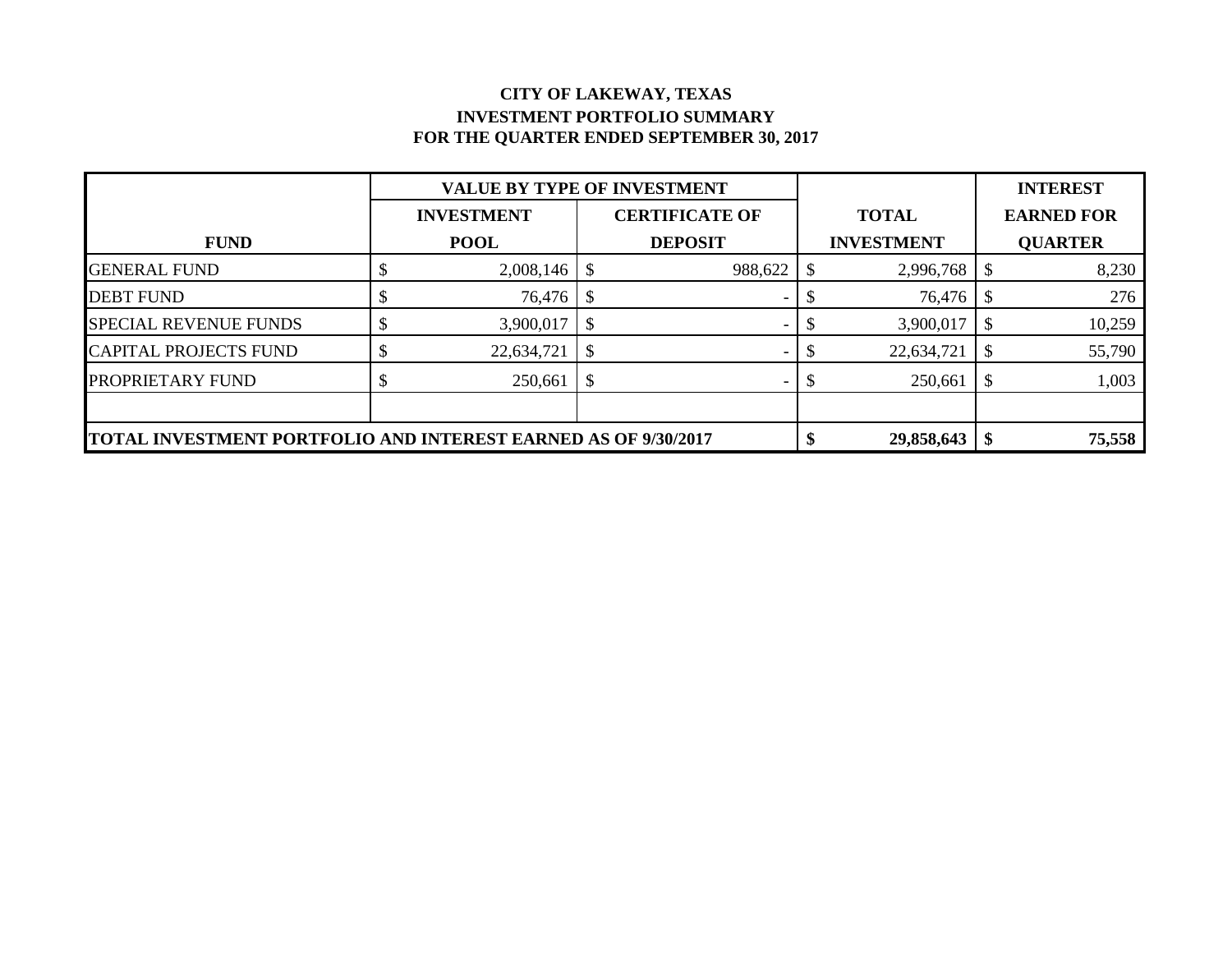## **GENERAL FUND INVESTMENT PORTFOLIO BY TYPE OF INVESTMENT FOR THE QUARTER ENDED SEPTEMBER 30, 2017**

| <b>INVESTMENT POOL</b> |                                      |                  |      |                 |                  |  |              |                           |               |
|------------------------|--------------------------------------|------------------|------|-----------------|------------------|--|--------------|---------------------------|---------------|
|                        |                                      |                  |      |                 | <b>NET ASSET</b> |  | FACE         |                           | <b>MARKET</b> |
| <b>DATE</b>            |                                      | <b>PURCHASED</b> |      | <b>REDEEMED</b> | <b>VALUE</b>     |  | <b>VALUE</b> |                           | <b>VALUE</b>  |
| AS OF 6/30/2017        |                                      |                  |      |                 | $1.00\;$ \$      |  | 2,003,118    | \$                        | 2,003,118     |
| 7/31/2017              |                                      |                  |      |                 | $1.00 \,$ \$     |  | 2,003,118    | -S                        | 2,003,118     |
| 8/31/2017              |                                      | 3,354            | - \$ |                 | $1.00\;$ \$      |  | 2,006,472    | -S                        | 2,006,472     |
| 9/30/2017              |                                      | 1,674            | - \$ |                 | $1.00\;$ \$      |  | 2,008,146    | $\boldsymbol{\mathsf{S}}$ | 2,008,146     |
|                        |                                      |                  |      |                 |                  |  |              |                           |               |
|                        | <b>TOTAL TEXPOOL AS OF 9/30/2017</b> |                  |      |                 |                  |  |              |                           | 2,008,146     |

| <b>CERTIFICATES OF DEPOSIT</b> |                                                      |                 |              |              |    |               |  |  |  |
|--------------------------------|------------------------------------------------------|-----------------|--------------|--------------|----|---------------|--|--|--|
| <b>PURCHASE</b>                |                                                      | <b>MATURITY</b> |              | FACE         |    | <b>MARKET</b> |  |  |  |
| <b>DATE</b>                    | <b>TERM</b>                                          | <b>DATE</b>     | <b>YIELD</b> | <b>VALUE</b> |    | <b>VALUE</b>  |  |  |  |
| 09/30/2016                     | 15 MO                                                | 12/30/2017      | $0.75\%$ \$  | 245,000      | -S | 246,843       |  |  |  |
| 07/28/2016                     | 12 MO                                                | 07/28/2017      | $1.01\%$ \$  | 245,000      | -S | 245,644       |  |  |  |
| 12/02/2015                     | 24 MO                                                | 12/02/2017      | $1.05\%$ \$  | 245,000      | \$ | 249,537       |  |  |  |
| 03/15/2017                     | 11 MO                                                | 02/16/2018      | 1.30%        | 245,000      | -S | 246,598       |  |  |  |
|                                |                                                      |                 |              |              |    |               |  |  |  |
|                                | <b>TOTAL CERTIFICATES OF DEPOSIT AS OF 9/30/2017</b> |                 |              |              |    |               |  |  |  |

**TOTAL GENERAL FUND INVESTMENT PORTFOLIO AS OF 9/30/2017 \$ 2,996,768**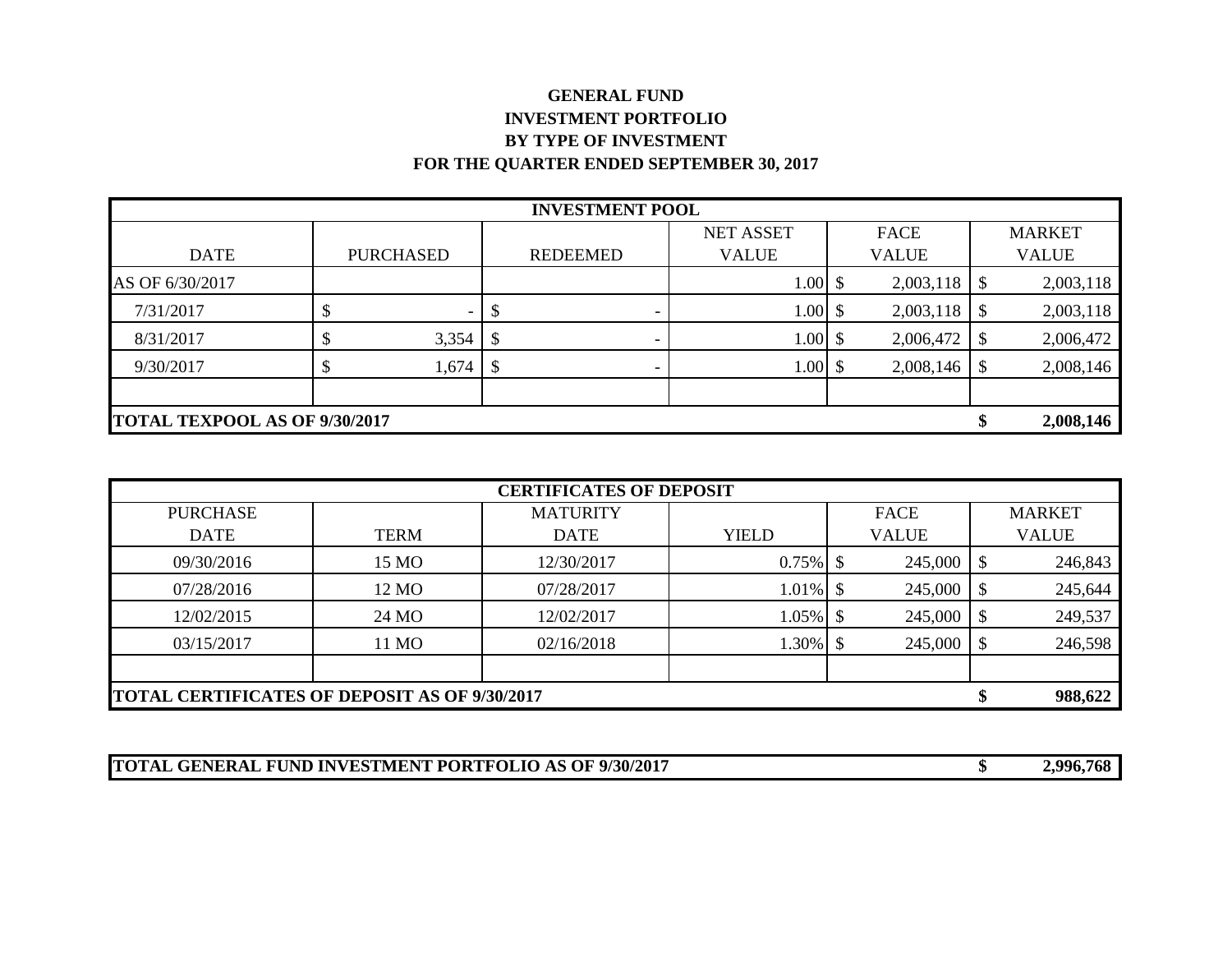## **DEBT SERVICE FUND INVESTMENT PORTFOLIO BY TYPE OF INVESTMENT FOR THE QUARTER ENDED SEPTEMBER 30, 2017**

| <b>INVESTMENT POOL</b> |                                                |                          |  |                          |                  |  |              |    |               |
|------------------------|------------------------------------------------|--------------------------|--|--------------------------|------------------|--|--------------|----|---------------|
|                        |                                                |                          |  |                          | <b>NET ASSET</b> |  | <b>FACE</b>  |    | <b>MARKET</b> |
| <b>DATE</b>            |                                                | <b>PURCHASED</b>         |  | <b>REDEEMED</b>          | <b>VALUE</b>     |  | <b>VALUE</b> |    | <b>VALUE</b>  |
| AS OF 6/30/2017        |                                                |                          |  |                          | $1.00 \,$ \$     |  | 204,200      |    | 204,200       |
| 7/31/2017              |                                                | $\overline{\phantom{0}}$ |  | 128,000                  | $1.00\;$ \$      |  | 76,200       | \$ | 76,200        |
| 8/31/2017              |                                                | 212                      |  | $\overline{\phantom{0}}$ | $1.00\;$ \$      |  | 76,412       |    | 76,412        |
| 9/30/2017              |                                                | 64                       |  | $\overline{\phantom{0}}$ | $1.00 \,$ \$     |  | 76,476       |    | 76,476        |
|                        |                                                |                          |  |                          |                  |  |              |    |               |
|                        | <b>TOTAL DEBT SERVICE FUND AS OF 9/30/2017</b> |                          |  |                          |                  |  |              |    | 76,476        |

| TOTAL DEBT SERVICE FUND INVESTMENT PORTFOLIO AS OF 9/30/2017 | 76,476 |
|--------------------------------------------------------------|--------|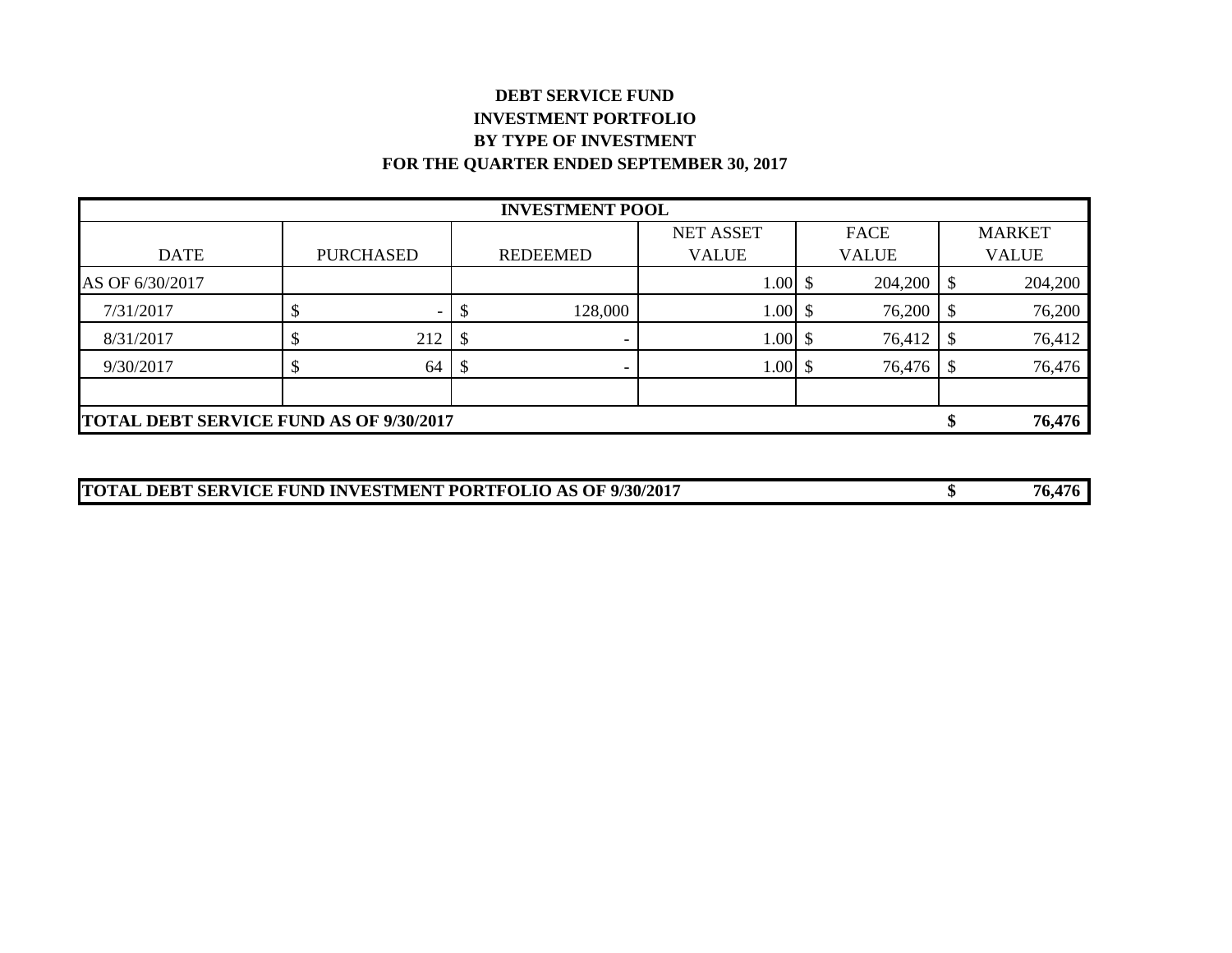## **SPECIAL REVENUE FUNDS INVESTMENT PORTFOLIO BY TYPE OF INVESTMENT FOR THE QUARTER ENDED SEPTEMBER 30, 2017**

| <b>INVESTMENT POOL</b> |                                                    |                  |    |                 |                  |  |              |     |               |
|------------------------|----------------------------------------------------|------------------|----|-----------------|------------------|--|--------------|-----|---------------|
|                        |                                                    |                  |    |                 | <b>NET ASSET</b> |  | <b>FACE</b>  |     | <b>MARKET</b> |
| <b>DATE</b>            |                                                    | <b>PURCHASED</b> |    | <b>REDEEMED</b> | <b>VALUE</b>     |  | <b>VALUE</b> |     | <b>VALUE</b>  |
| AS OF 6/30/2017        |                                                    |                  |    |                 | $1.00\;$ \$      |  | 4,111,544    |     | 4,111,544     |
| 7/31/2017              |                                                    | 67,089           | -S |                 | $1.00 \,$ \$     |  | 4,178,633    |     | 4,178,633     |
| 8/31/2017              |                                                    | 6,972            |    | 247,000         | $1.00 \,$ \$     |  | 3,938,605    |     | 3,938,605     |
| 9/30/2017              |                                                    | 10,412           |    | 49,000          | $1.00\;$ \$      |  | 3,900,017    | -\$ | 3,900,017     |
|                        |                                                    |                  |    |                 |                  |  |              |     |               |
|                        | <b>TOTAL SPECIAL REVENUE FUNDS AS OF 9/30/2017</b> |                  |    |                 |                  |  |              |     |               |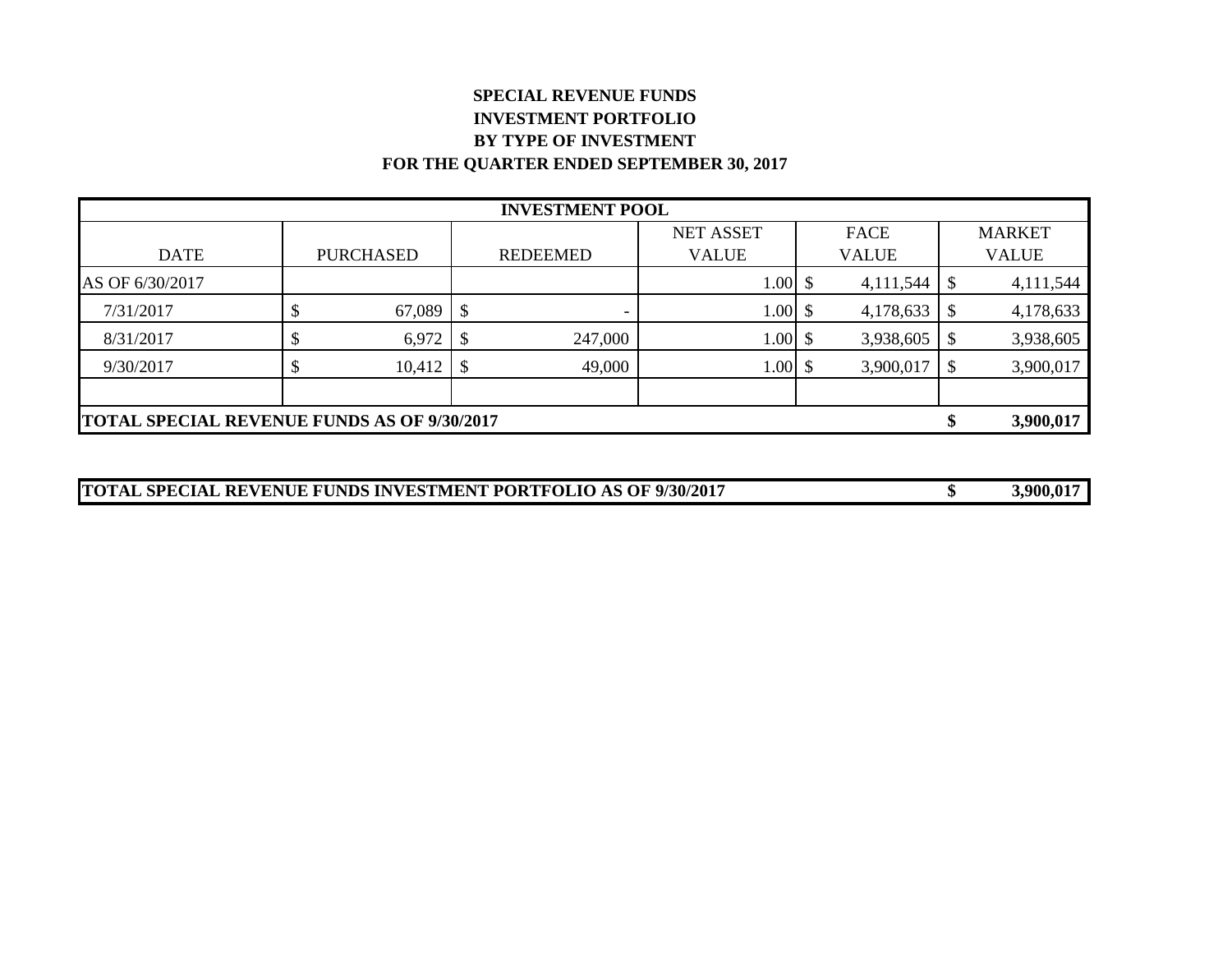## **CAPITAL PROJECTS FUNDs INVESTMENT PORTFOLIO BY TYPE OF INVESTMENT FOR THE QUARTER ENDED SEPTEMBER 30, 2017**

| <b>INVESTMENT POOL</b> |                                                         |                  |                            |                 |                  |  |              |    |               |
|------------------------|---------------------------------------------------------|------------------|----------------------------|-----------------|------------------|--|--------------|----|---------------|
|                        |                                                         |                  |                            |                 | <b>NET ASSET</b> |  | FACE         |    | <b>MARKET</b> |
| <b>DATE</b>            |                                                         | <b>PURCHASED</b> |                            | <b>REDEEMED</b> | <b>VALUE</b>     |  | <b>VALUE</b> |    | <b>VALUE</b>  |
| AS OF 6/30/2017        |                                                         |                  |                            |                 | $1.00\;$ \$      |  | 1,602,842    |    | 1,602,842     |
| 7/31/2017              |                                                         | 23,076,090       | $\boldsymbol{\mathsf{\$}}$ | 50,000          | $1.00\;$ \$      |  | 24,628,932   |    | 24,628,932    |
| 8/31/2017              |                                                         | 35,210           | \$                         | -               | $1.00\;$ \$      |  | 24,664,142   |    | 24,664,142    |
| 9/30/2017              |                                                         | 20,579           |                            | 2,050,000       | $1.00 \,$ \$     |  | 22,634,721   | -S | 22,634,721    |
|                        |                                                         |                  |                            |                 |                  |  |              |    |               |
|                        | <b>TOTAL CAPITAL PROJECTS FUND AS OF 9/30/2017</b><br>S |                  |                            |                 |                  |  |              |    |               |

| <b>TOTAL CAPITAL PROJECTS FUND INVESTMENT PORTFOLIO AS OF 9/30/2017</b> | 22,634,721 |
|-------------------------------------------------------------------------|------------|